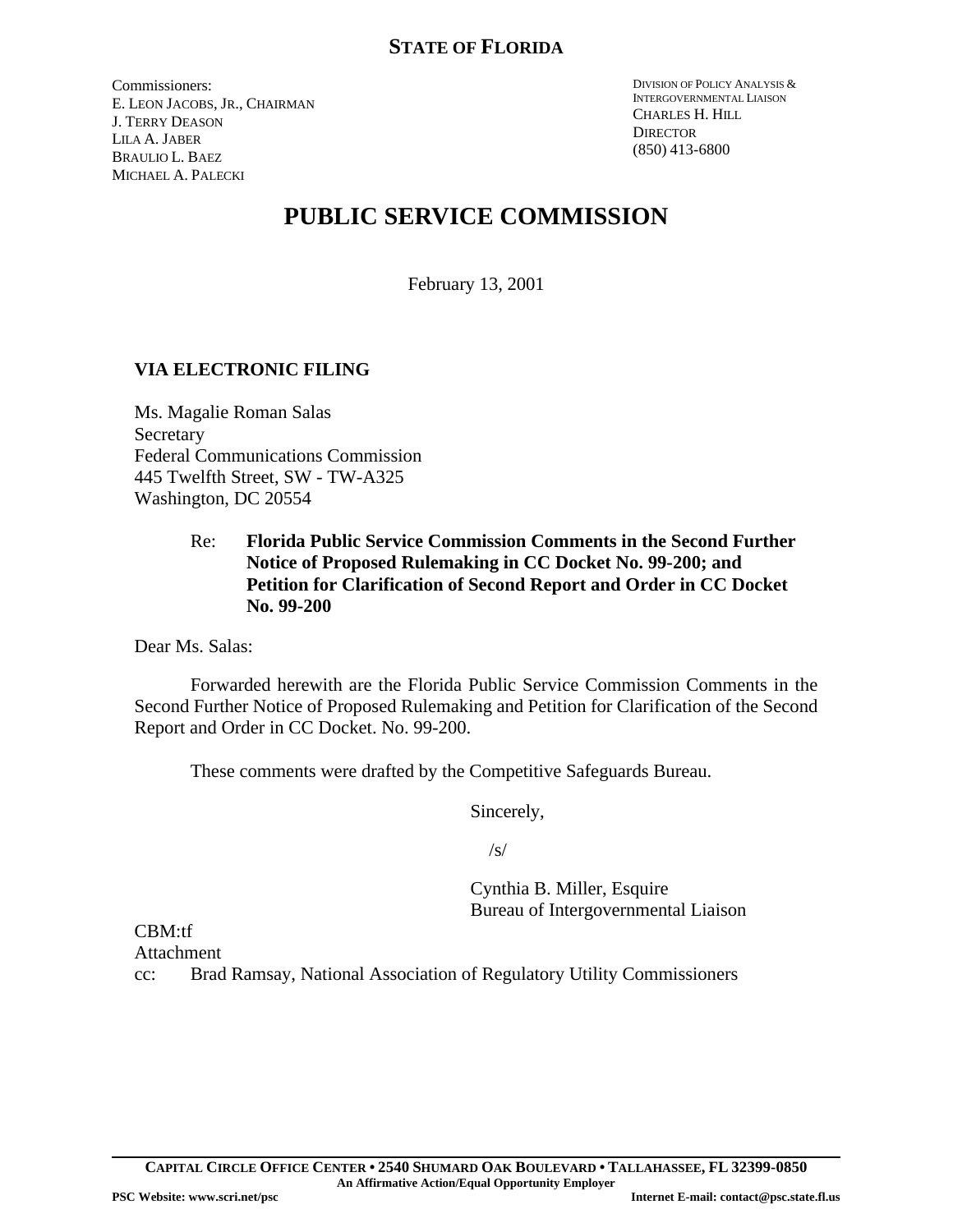## **BEFORE THE FEDERAL COMMUNICATIONS COMMISSION WASHINGTON, D.C. 20554**

| In the Matter of                                |                      |
|-------------------------------------------------|----------------------|
| <b>Numbering Resource Optimization</b>          | CC Docket No. 99-200 |
|                                                 |                      |
| Petition for Declaratory Ruling and Request For |                      |
| Expedited Action on the July 15, 1997 Order of  | CC Docket No. 96-98  |
| the Pennsylvania Public Utility Commission      |                      |
| Regarding Area Codes 412, 610, 215, and 717     |                      |
|                                                 |                      |

# **FLORIDA PUBLIC SERVICE COMMISSION COMMENTS IN THE SECOND FURTHER NOTICE OF PROPOSED RULEMAKING IN CC DOCKET NO. 99-200**

#### **Introduction and Executive Summary**

The Florida Public Service Commission (FPSC) submits these comments and reconsideration in response to the Second Report and Order on Reconsideration (Order), and Second Further Notice of Proposed Rulemaking (Rulemaking) on Numbering Resource Optimization (NRO) measures which the Federal Communications Commission (FCC) released on December 29, 2000.

The FPSC considers the NRO Order to be a milestone in the regulation of public telephone numbering resources. The Order adopts and implements various number conservation measures or methodologies to ensure that the numbering resources in the North American Numbering Plan (NANP) are used efficiently. The FPSC generally supports the FCC's Order addressing the numbering crisis, and would like to submit the following comments:

- 1. The FCC should permit state commissions to implement service-specific or technologyspecific overlays, but not require that they be on a "phased in," or transitional basis.
- 2. The FPSC believes that state commissions should have access to mandatory reporting data on NeuStar's web site through a password-protected accessin addition to receiving the semiannual utilization data now provided.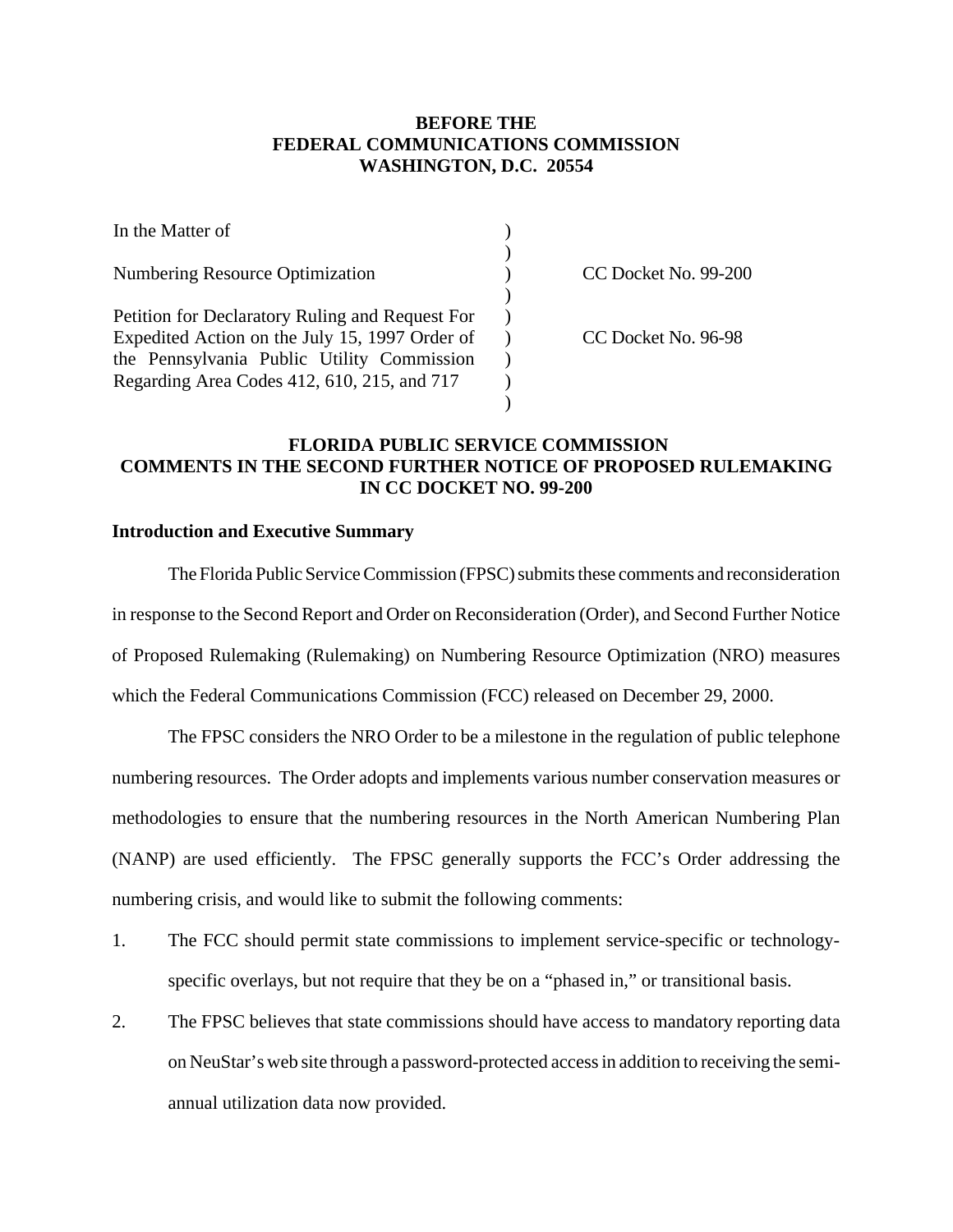- 3. The FPSC suggests that an FCC-sponsored workshop be conducted to determine a middle ground in pursuing rate center consolidation and revenue neutrality.
- 4. The FCC should acknowledge state commissions' independent authority to conduct "for cause" and "random" audits in lieu of a national audit program conducted by auditors of the Common Carrier Bureau.
- 5. The FCC should allow state commissions the option to defer state-mandated thousandsblock pooling costs until national thousands-block number pooling is implemented and a federal cost recovery mechanism is in place, at which time the costs of the state-mandated thousands-block number pooling could be rolled into one recovery mechanism.
- 6. The FCC should give state commissions authority to decide on requests for waiver of the utilization threshold requirement in certain narrowly defined instances such as a rate center with multiple switches.

#### **Background**

On April 2, 1999, the FPSC filed a petition before the FCC requesting that the FCC delegate to the FPSC authority to implement various number conservation measures. On June 2, 1999, the FCC issued a Notice of Proposed Rule Making (NPRM) on Numbering Resource Optimization. In the NPRM, the FCC clearly acknowledged the existence of serious problems with the utilization of numbering resources, addressed the underlying causes of area code exhaustion, and expressed concern that consumers should be spared the enormous costs and inconveniences associated with the introduction of new area codes. The FCC recognized that implementing new area codes is not a solution that can continue indefinitely, considering the finite number of area codes.

On September 15, 1999, the FCC granted five state commissions (including Florida) additional interim number conservation authority. Later in the year, the FCC delegated similar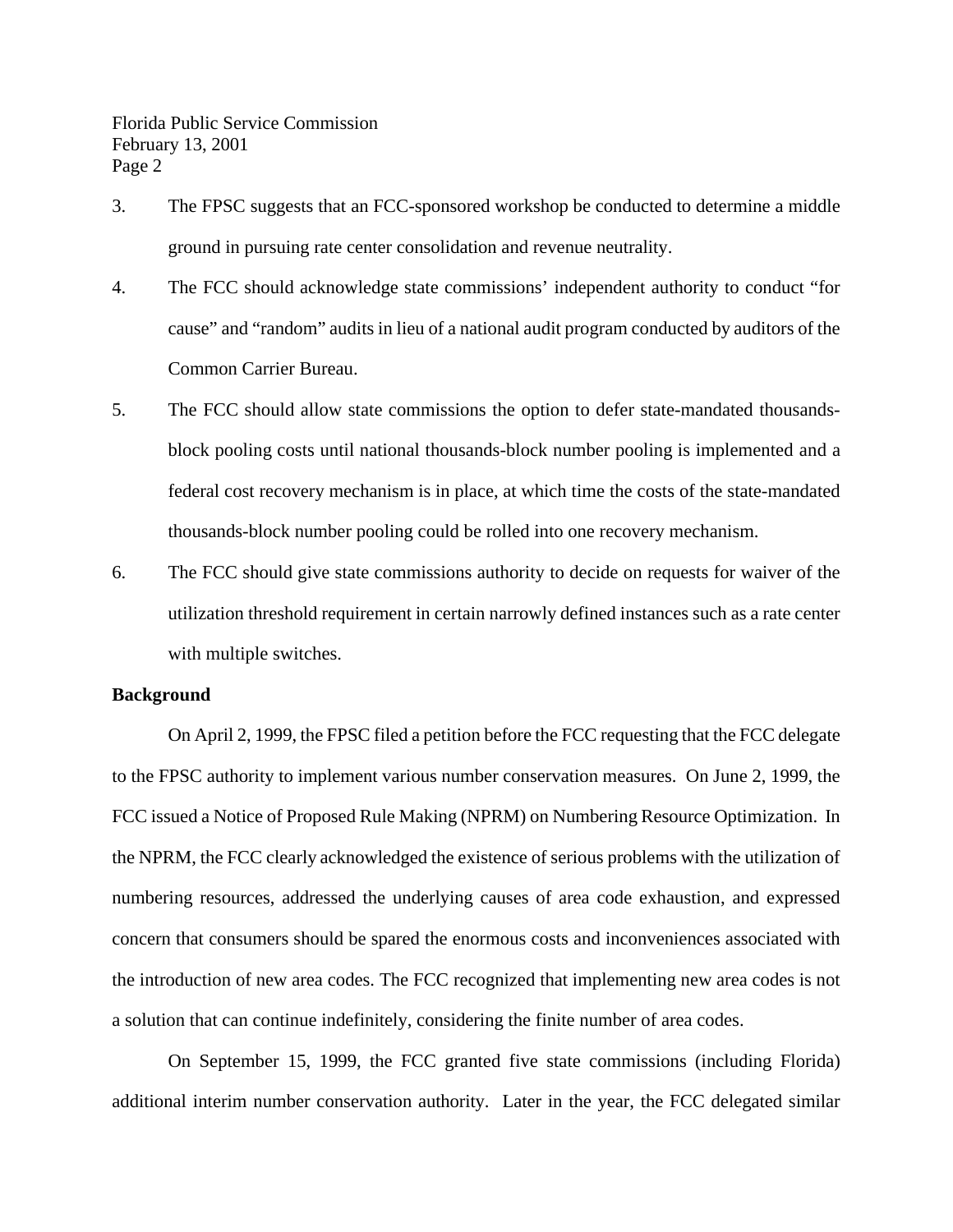authority to many other state commissions. To exercise this interim authority, on February 29, 2000, the FPSC issued a Proposed Agency Action (PAA) which would have required various number conservation measures including number pooling in three area codes. Florida's number pooling trials for the Ft. Lauderdale MSA (954 area code) and the Palm Beach MSA (561 area code) began on January 22, 2001, and February 5, 2001, respectively. The third number pooling trial is scheduled to begin on April 2, 2001 for the Jacksonville MSA (904 area code).

On March 31, 2000, the FCC issued its Report and Order and Further Notice of Proposed Rulemaking. The FPSC agreed with the majority of the FCC's administrative and technical measures to monitor the way numbering resources are used within the NANP.

On December 29, 2000, the FCC issued its Second Report and Order and Second Further Notice of Proposed Rulemaking. Florida and other states are thankful to the FCC for realizing the importance of this matter and delegating authority for various interim number conservation measures. The FPSC would like to address certain issues within the FCC's Second Further Notice of Proposed Rulemaking.

#### **Specific Comments in Response to the Second Further Notice of Proposed Rule Making**

#### **(1) SERVICE-SPECIFIC AND TECHNOLOGY-SPECIFIC OVERLAYS**

In the Local Competition Second Report and Order, the FCC adopted a rule prohibiting service-specific and technology-specific overlays (¶ 124). The Connecticut, Massachusetts, and California Commissions filed petitions to amend or waive the FCC's rules; and the Ohio and Pennsylvania Commissions filed petitions for additional delegated authority to implement servicespecific and technology-specific area code overlays (¶ 125). In this Rulemaking, the FCC seeks comments on the advantages and disadvantages of service-specific and technology-specific area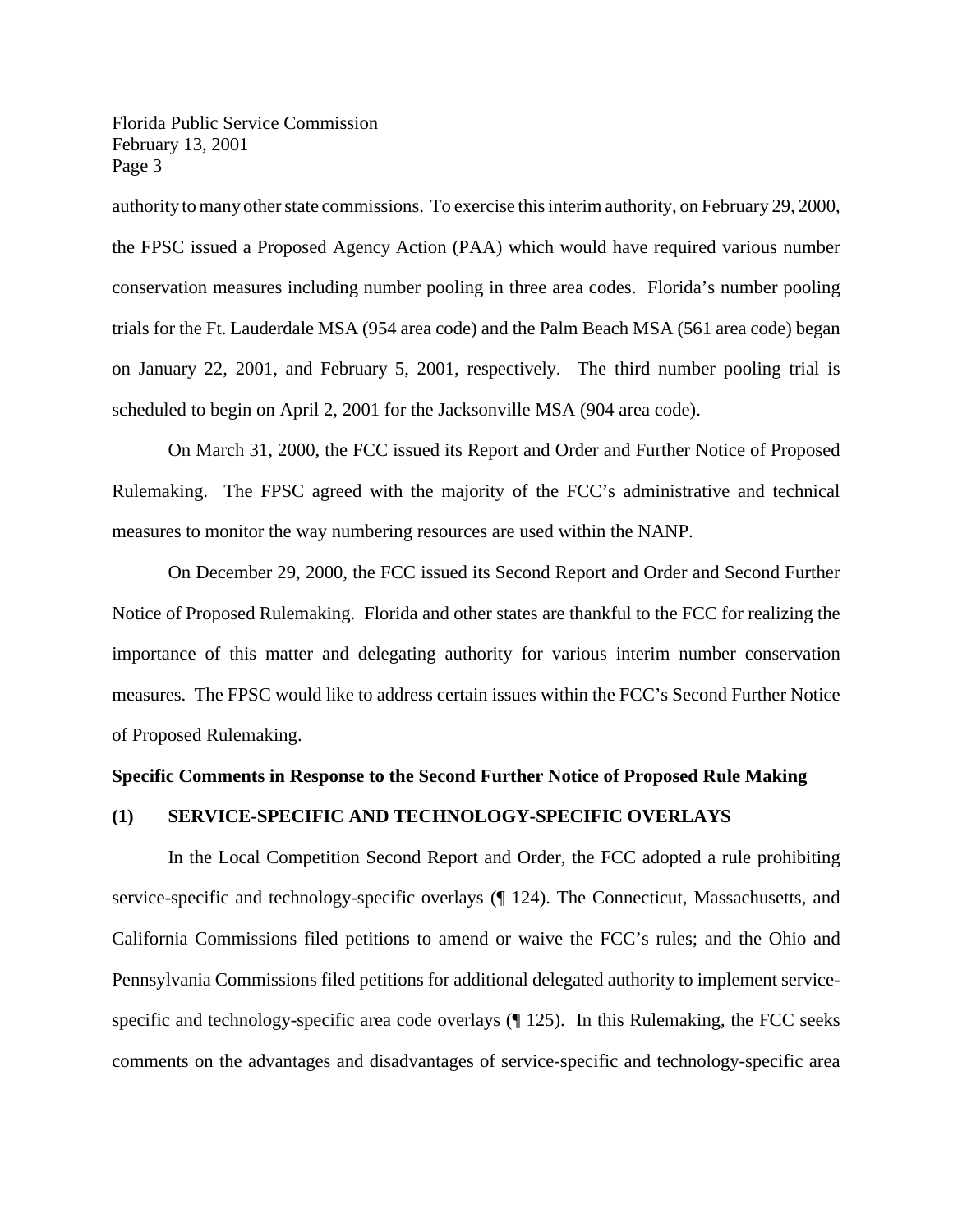code overlays from a competitive, consumer, number resource optimization, technical and transitional feasibility perspective (¶ 129-143).

The FPSC, along with other state public utility commissions, faces an enormous burden in determining when, and in what form, to implement area code relief. The FPSC has utilized its resourcesto convene public service hearings and workshops and to plan for different area code relief strategies depending upon the geographic structure of the region being considered. The FPSC works closelywith NANPA and the industry to choose an effective area code relief plan which will address the needs of the customers and the community of interest. Having service-specific or technologyspecific overlays as an option when determining the best type of area code relief can be very beneficial. However, the FCC should not require that service-specific or technology-specific overlays be made on a "phased in" or transitional basis. The FPSC believes that the "phased in" or transitional approaches should be available as options to the state commissions.

Service-specific or technology-specific overlays would yield potential new benefits, which in return would promote numbering resource optimization objectives. We disagree with Ameritech's concerns that service-specific or technology-specific overlays would cause any competitive harm. The FPSC believes that the FCC should permit states to implement servicespecific or technology-specific overlays, but not require that they be on a "phased in," or transitional basis. Indeed, the FPSC urges the FCC to support state discretion to use many tools, including technology-specific and service-specific overlays, with phased-in overlay being an option.

#### **(2) STATE COMMISSIONS' ACCESS TO MANDATORY REPORTING DATA**

In this Rulemaking, the FCC states that some state commissions assert that they require full access to NANPA's database where forecast and utilization data is stored (¶ 151). The FCC also states that NeuStar has proposed to the FCC that state commissions could have password-protected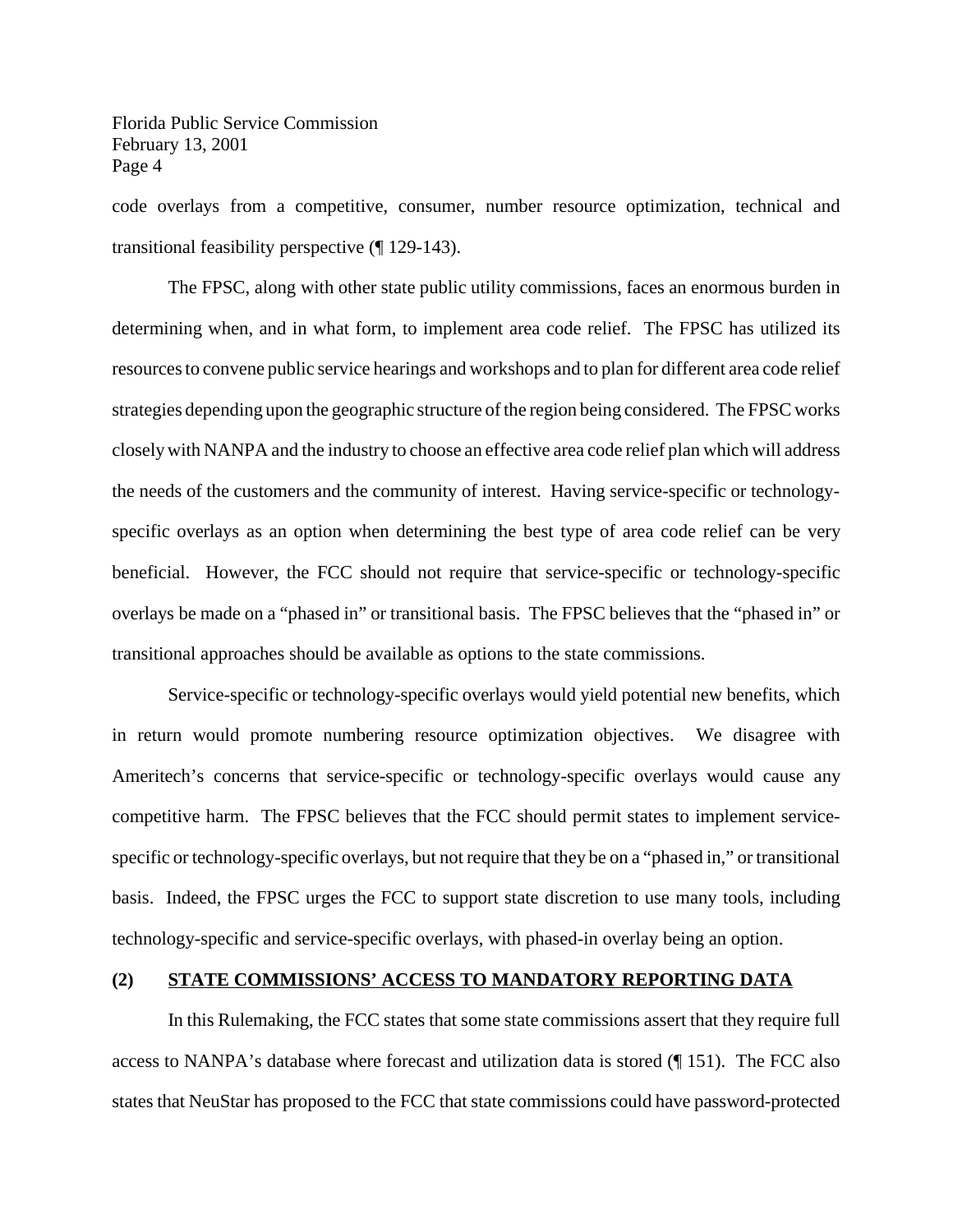access to the data from NeuStar's web site. The FCC seeks comments on whether NeuStar's proposal is necessary, sufficient, or whether the access previously granted to state commissions (i.e., States currently have access to semi-annually reported data) is sufficient (¶ 151). The FPSC agrees with NeuStar's proposal, and strongly recommends that state commissions should have access to NeuStar's web site through a password-protected access in addition to receiving the semi-annual utilization data now provided. However, the FPSC is concerned that the information provided at this web site could contain custom-produced spreadsheets for a specific purpose, which indeed may not be suitable for every state commission. The FPSC believes that it is necessary for state commissions to have access to the numbering resources databases. Therefore, the FPSC recommends that state commissions should have access to NeuStar's "raw database" from which each state commission could customize its own reporting for different purposes. The FPSC believes that this method would be sufficient. In addition, the FPSC believes that after accessing NeuStar's web site via password-protection, states should have the "raw database" with no-password protection. For example, some people would like to protect their spreadsheets or files so that no one should have access to various company-based formulations or change the layout of the output. If there is a password protection to each computer file, the FPSC believes that it will not be a good use of resources. The FPSC recommends that the password-protection should only be applicable to accessthe web site, not individual files. The FPSC also recommends that state commissions be able to access the "raw database" so that state commissions' staff could customize its need.

In response to NeuStar's proposal, the FPSC believes that as long as there is direct access to "raw database", and the semi-annual utilization data continues to be provided to states as it is now, this proposal is sufficient to accommodate the states' needs.

#### **(3) THE RATE CENTER PROBLEM**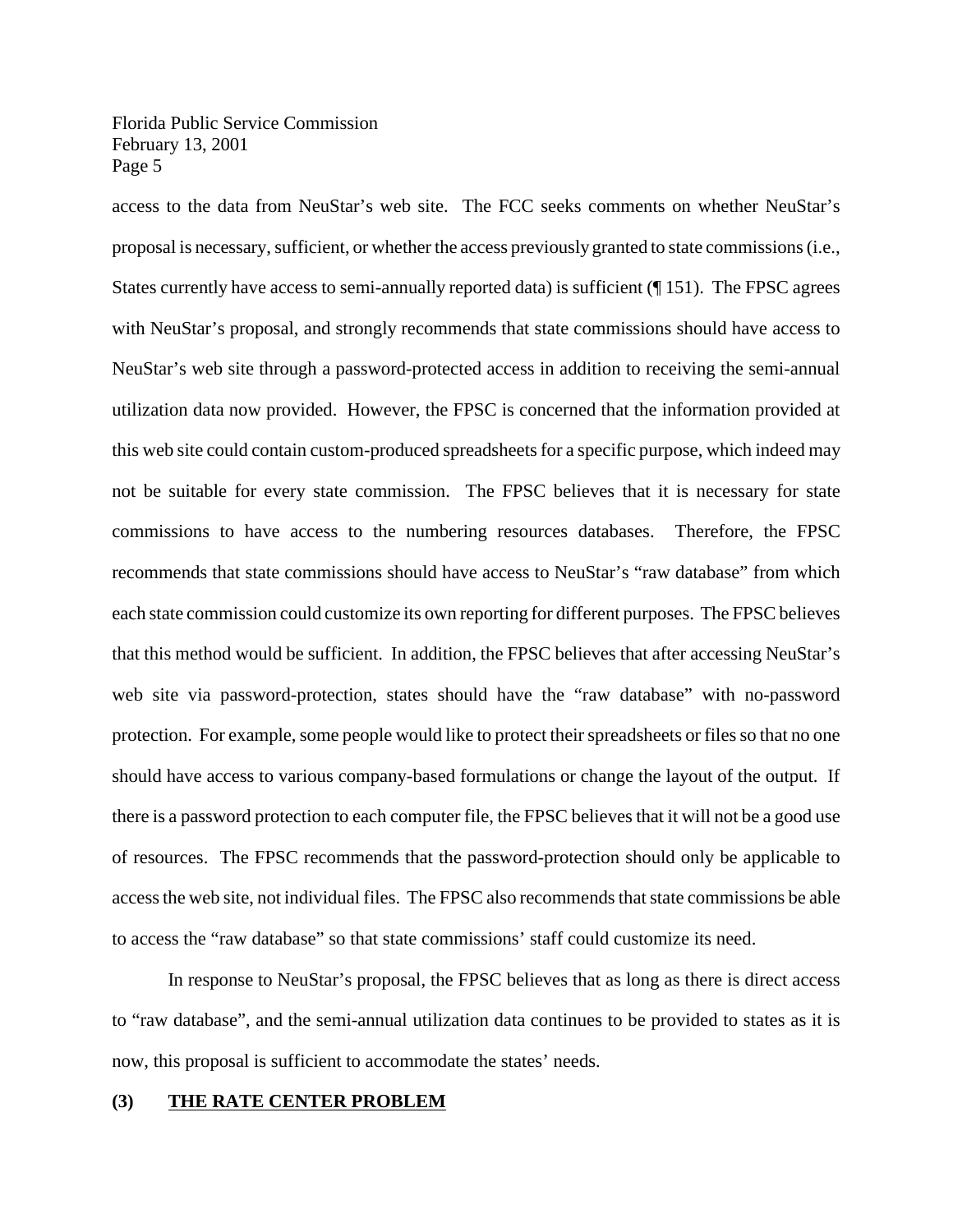The FCC seeks comment on ways of severing the connection between number assignment and call rating and routing (¶ 148). The FPSC agrees with the FCC and other state commissions that rate center consolidation (RCC) can be an important long-term measure to optimize the utilization of numbering resources. However, the problem of severing the connection between rate centers and rating and routing is a major obstacle. Carriers are willing to initiate rate center consolidation provided it is on a revenue neutral basis. The FPSC suggests that an FCC-sponsored workshop be conducted to determine a middle ground in pursuing rate center consolidation and revenue neutrality.

# **(4) STATE COMMISSION'S AUTHORITY TO CONDUCT "FOR CAUSE" AND "RANDOM" AUDITS**

In this Order, the FCC believes that numbering audits are the only comprehensive method to verify the validity and accuracy of number utilization data submitted by carriers (¶ 81). The FCC also believes that a comprehensive auditing program could be very useful for multiple purposes (¶ 83). Therefore, the FCC approved two types of audits: "for cause" audits and "random" audits (¶ 85). The FCC states that "for cause" audits are necessary when there is a belief that a carrier is providing inaccurate or misleading information or has violated the rules, orders, or guidelines. The FCC also states that "random" audits will "[s]erve as a strong deterrent to any carrier who might misuse numbering resources" (¶ 88).

Although regularly scheduled audits were considered, the FCC determined that they would be "exorbitantly expensive" to the industry (¶ 85). The FCC also decided that auditors from the Common Carrier Bureau or other designated agents under section  $251(e)(1)$ , would conduct the audits, but would permit state commissions' staff to participate on the FCC audit teams provided that the state commissions have resources to do so, and if they wish to do so (¶ 90-92).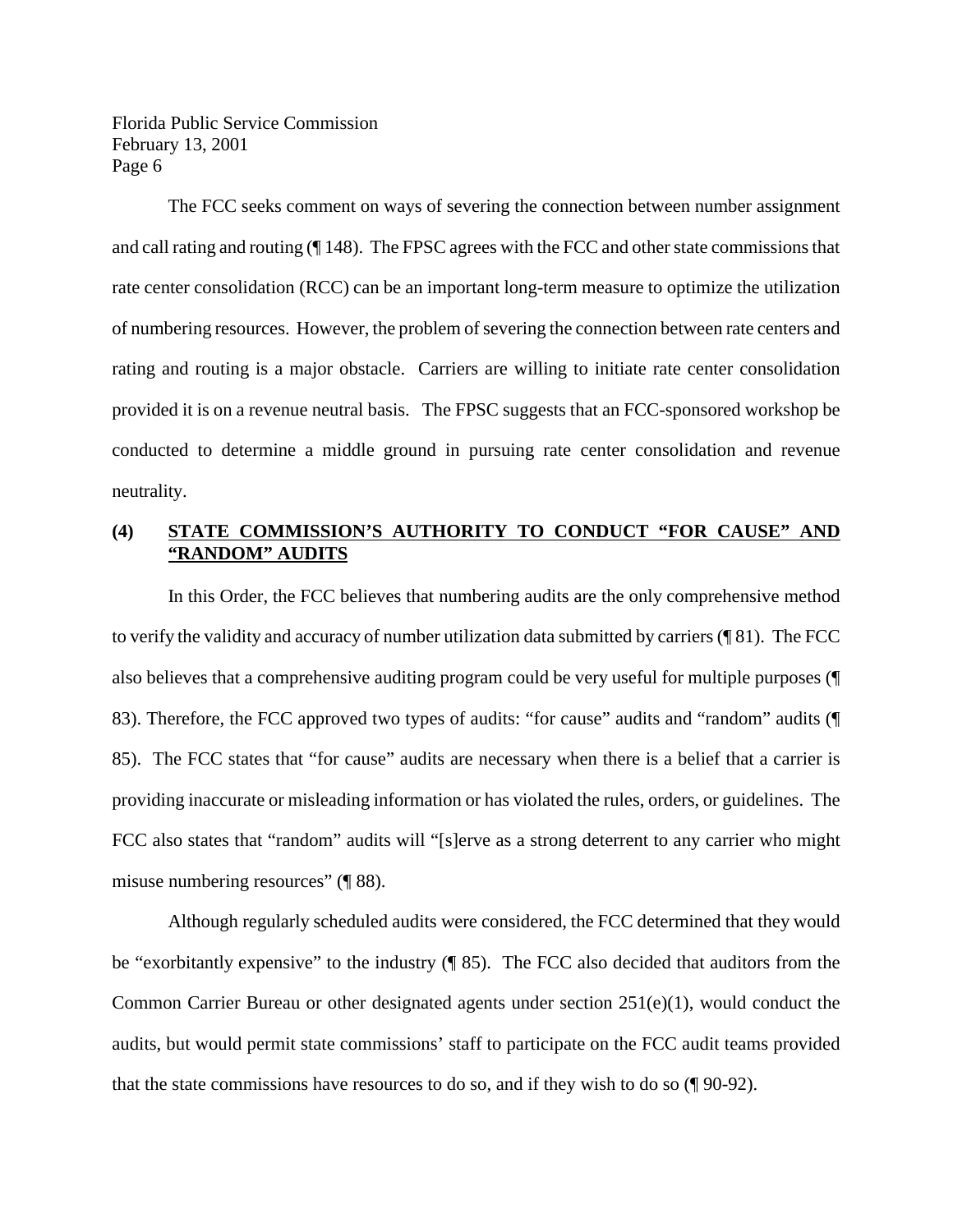The FCC seeks comment on whether state commissions should be given independent authority to conduct "for cause" and "random" audits in lieu of a national audit program conducted by auditors of the Common Carrier Bureau (¶ 155). The FPSC believes that the FCC should acknowledge state commissions' independent authority to conduct "for cause" and "random" audits in lieu of a national audit program conducted by auditors of the Common Carrier Bureau. Many states have both the staff and expertise to conduct these audits. The FPSC believes that national uniform auditing standards should be established for numbering audits. The FCC Errata issued January 24, 2001 replaces the third sentence in paragraph 14 of FCC 00-429 to read "Moreover, we delegate authority to the Chief of the Bureau to provide a comprehensive audit plan, including detailed audit procedures for both "for cause" and "random" audits." The FPSC believes these detailed audit procedures would provide consistency whether state commissions or auditors from the Common Carrier Bureau perform a numbering audit. It would also allow the FCC and state commissions to achieve their common goals to conserve telephone numbers and have the ability to penalize carriers which hoard numbers or use them inefficiently.

For state commissions which elect not to conduct "for cause" or "random" audits, an auditor from the Common Carrier Bureau or other designated agent could be assigned. In summary, the FCC should acknowledge state commissions' independent authority to conduct "for cause" and "random" audits in lieu of a national audit program conducted by auditors of the Common Carrier Bureau.

## **(5) RECOVERY OF POOLING SHARED INDUSTRY AND DIRECT CARRIER-SPECIFIC COSTS**

The FCC adopted three cost categories for thousands-block number pooling – shared industry costs(cost incurred by the industry as a whole such as NANP administration costs), carrier-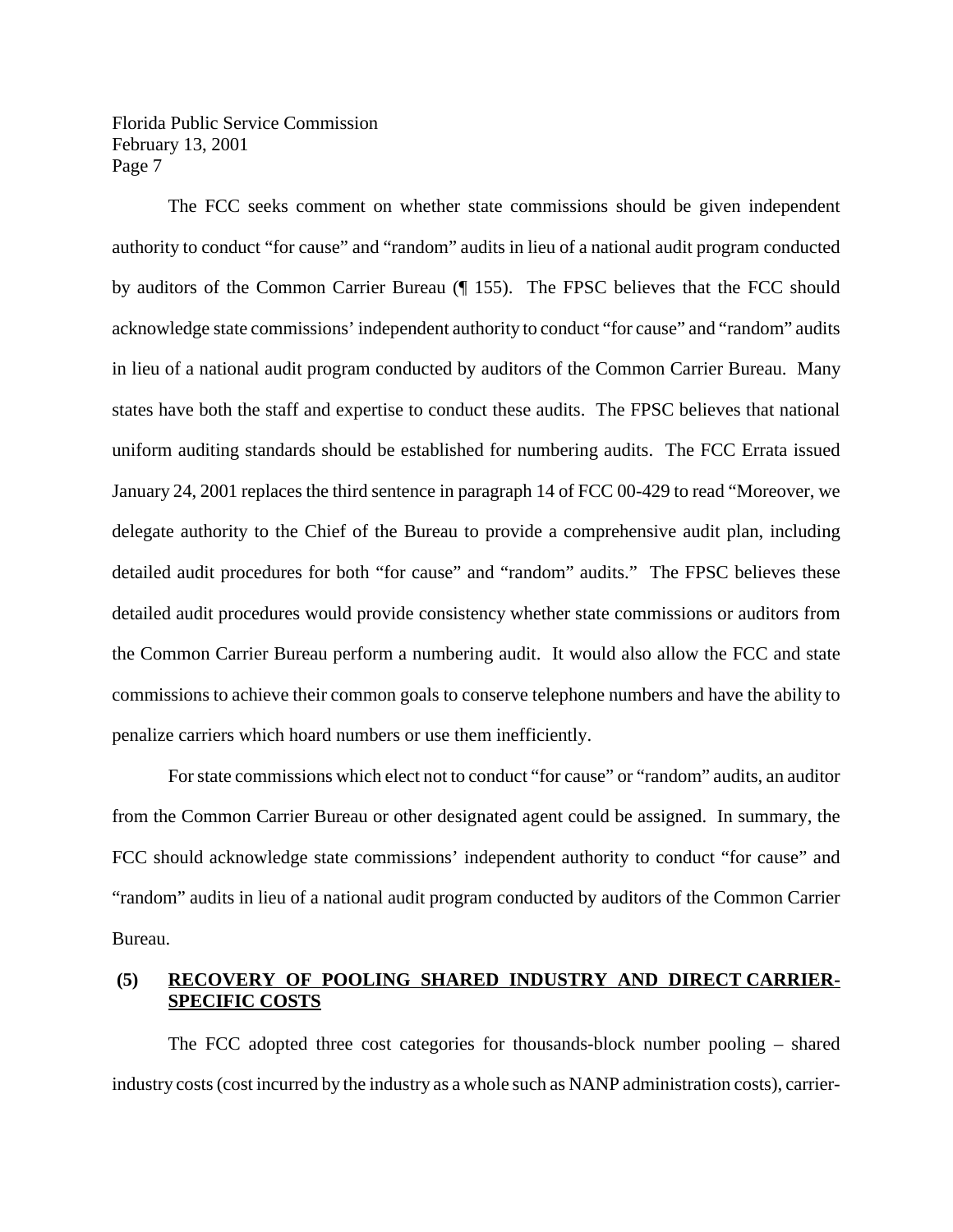specific costs directly related to thousands-block number pooling (such as enhancements to carriers' Service Control Point (SCP), Local Service Management System (LSMS), Service Order Activation (SOA), and Operation Support Systems (OSS), and carrier-specific costs not directly related to thousands-block number pooling.

The FCC further concluded that incremental shared industry costs become carrier-specific costs once they are allocated among carriers, and it adopted the NANPA fund formula for allocating shared industry costs for thousands-block number pooling.

FCC Order 00-104 stated that "Costs incurred by carriers to implement state-mandated thousands-block number pooling are intrastate costs and should be attributed solely to the state jurisdiction." (¶ 170) Also, per Order 00-104, in order for an area to qualify for number pooling it must be one of the largest 100 Metropolitan Statistical Areas(MSA's) or, alternatively, the majority of wireline carriers in the NPA must be LNP-capable (¶ 170).

The FCC seeks further comment and cost studies that quantify shared industry and direct carrier-specific costs of thousands-block number pooling (¶ 182). The FPSC believes that since state pooling trials must meet the same criteria of being in one of the largest 100 MSA's or have the majority of wireline carriersin the NPA LNP-capable, the state pooling trials basically have become an extension of the national number pooling rollout with the only difference being a matter of timing.

The FPSC believes the FCC should allow state commissions the option to defer statemandated thousands-block number pooling costs until national thousands-block number pooling is implemented and a federal cost recovery mechanism is in place, at which time the costs of the statemandated thousands-block number pooling could be rolled into one recovery mechanism. This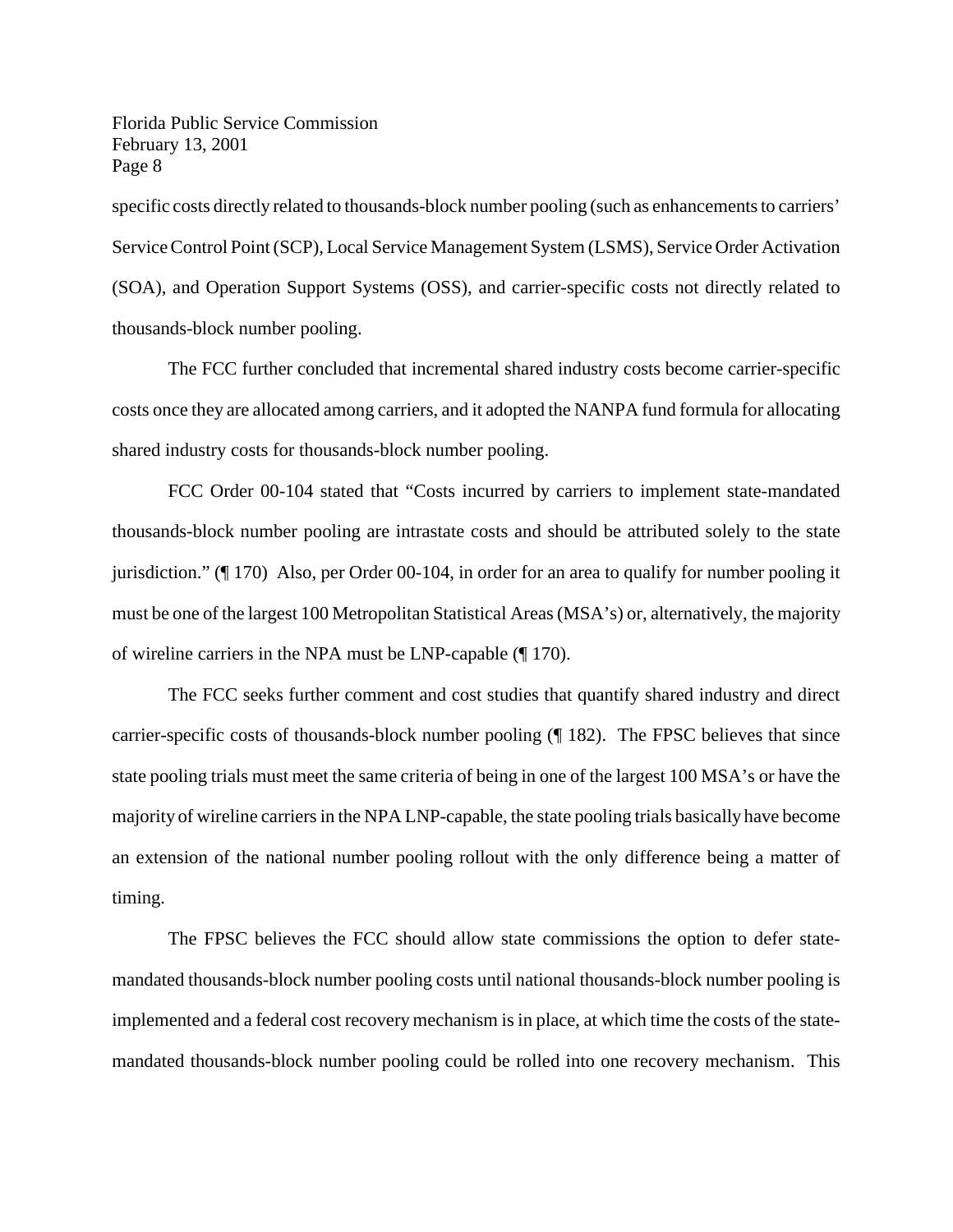would result in having only one number pooling charge on a customer's bill, and cause less confusion for the customers.

#### **(6) WAIVER OF GROWTH NUMBERING RESOURCE REQUIREMENTS**

The FCC seeks comment on the need to establish a "safety valve" apart from the general waiver process to allow carriers that do not meet the utilization threshold in a given rate center to obtain additional numbering resources (¶ 186-189). On December 19, 2000, BellSouth Telecommunications, Inc. (BellSouth) made a presentation to the FPSC regarding its inability to obtain new growth codes, because it had to prove that it met certain criteria at the rate center level instead of the switch level. BellSouth stated that it receives codes at the switch level. The FPSC believes that a "safety valve" should be established at the state commission level for situations such as multiple switch rate centers. Some switches use more NXX central office codes than others, and although one switch in a rate center of multiple switches may be near exhaust, the average utilization may not exceed the standard utilization rates at the rate center level, preventing a carrier from obtaining a new code. The FPSC believes the FCC should give state commissions authority to decide on requests for waiver of either the utilization threshold or months to exhaust requirements in certain narrowly defined instances such as a rate center with multiple switches.

In conclusion, we thank the FCC for its efforts to enable state commissions to help solve the numbering crisis puzzle.

Respectfully submitted,

 $/s/$ 

CYNTHIA B. MILLER, Esquire Bureau of Intergovernmental Liaison

FLORIDA PUBLIC SERVICE COMMISSION 2540 Shumard Oak Boulevard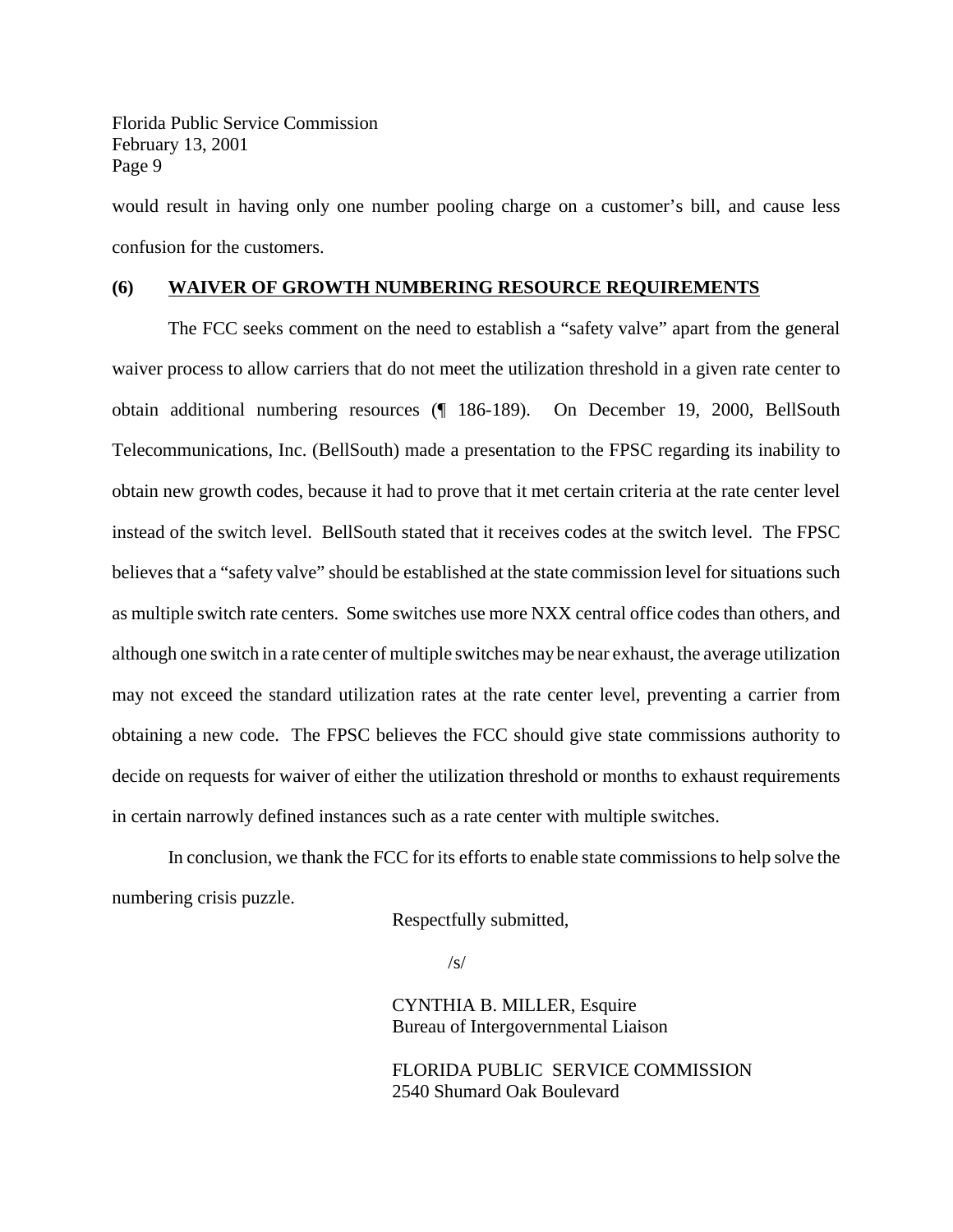> Tallahassee, Florida 32399-0850 (850) 413-6082

DATED: February 13, 2001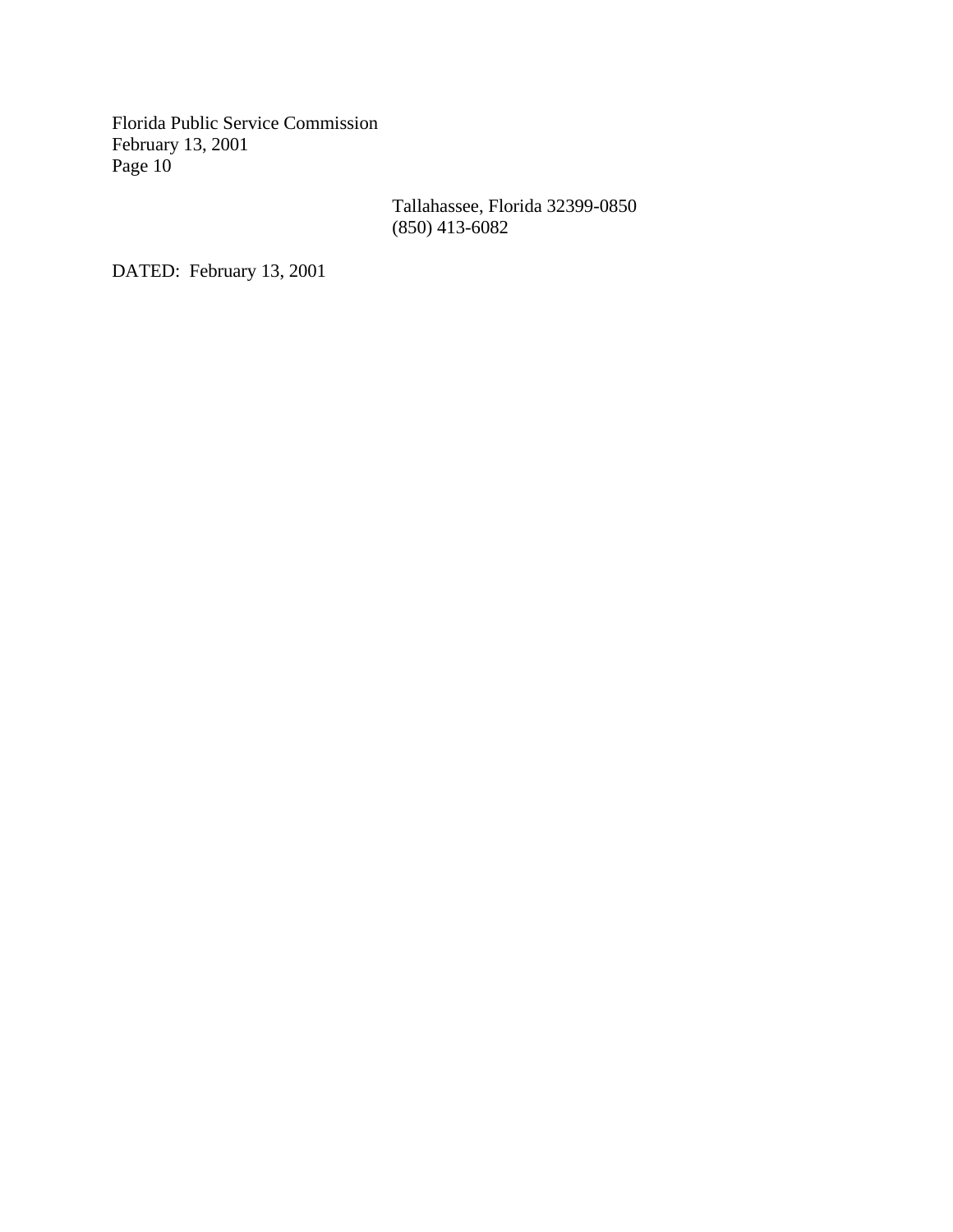# **BEFORE THE FEDERAL COMMUNICATIONS COMMISSION WASHINGTON, D.C. 20554**

| In the Matter of                                |                      |
|-------------------------------------------------|----------------------|
| <b>Numbering Resource Optimization</b>          | CC Docket No. 99-200 |
|                                                 |                      |
|                                                 |                      |
| Petition for Declaratory Ruling and Request For |                      |
| Expedited Action on the July 15, 1997 Order of  | CC Docket No. 96-98  |
| the Pennsylvania Public Utility Commission      |                      |
| Regarding Area Codes 412, 610, 215, and 717     |                      |

## **FLORIDA PUBLIC SERVICE COMMISSION PETITION FOR CLARIFICATION OF SECOND REPORT AND ORDER IN CC DOCKET NO. 99-200**

The Florida Public Service Commission (FPSC) submits this petition for clarification of Second Report and Order (00-429) in CC Docket No. 99-200 on Numbering Resource Optimization (NRO) measures which the Federal Communications Commission (FCC) released on December 29, 2000.

The FPSC is concerned with the FCC's statement in paragraph 44 of FCC 00-429. The FCC states that "States using a utilization threshold that exceeds the currently established initial threshold of 60% in an active pooling trial need not decrease their threshold in that area, but may continue to use their threshold up to a maximum of 75%." The FPSC requests a clarification from the FCC regarding the meaning of "active pooling trial." The FPSC generally believes that the active pooling trial date should be the date at which state commissions issue an order regarding a number pooling trial.

In conclusion, we ask the FCC to clarify the meaning of "active pooling trial."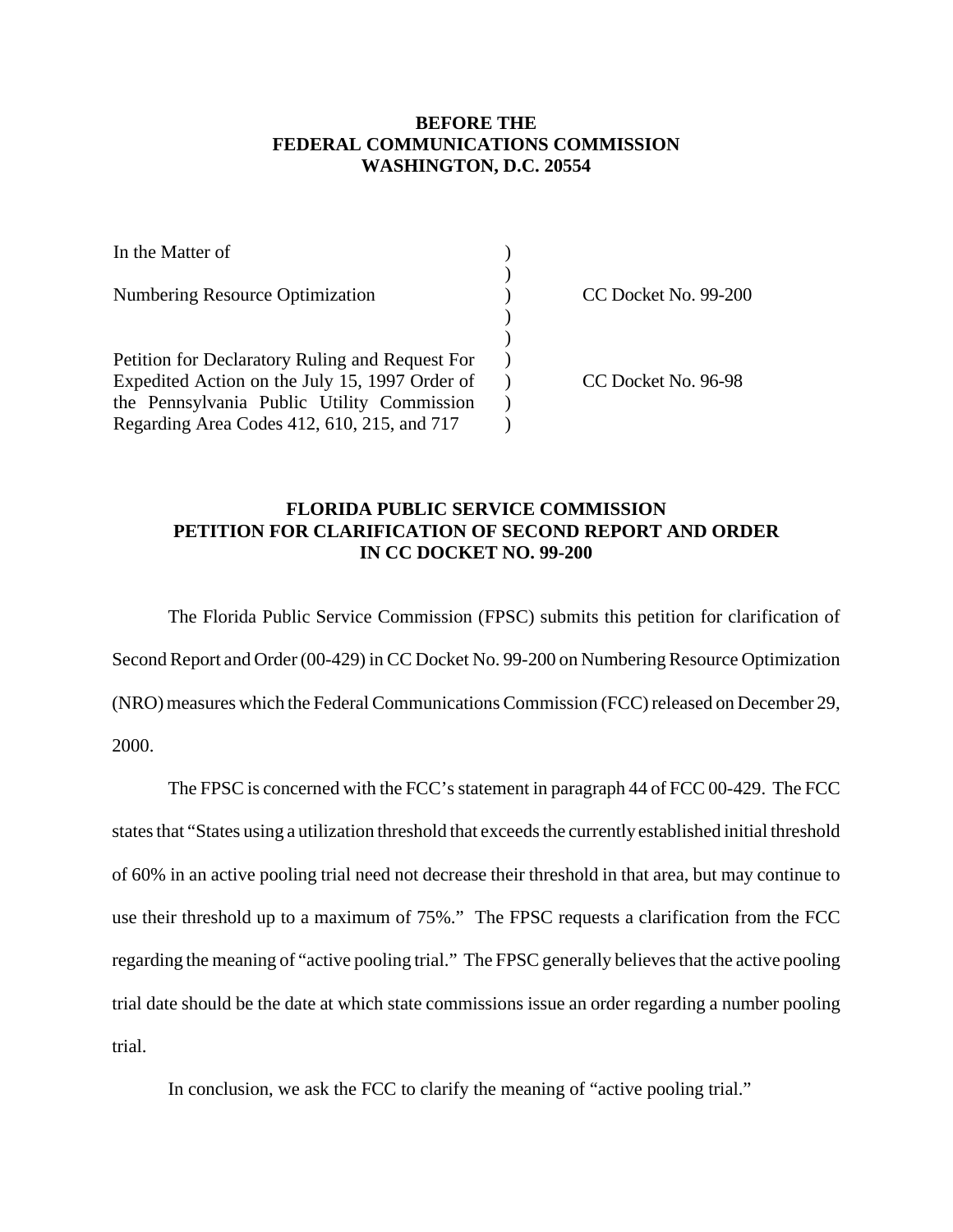Respectfully submitted,

/s/

CYNTHIA B. MILLER, Esquire Bureau of Intergovernmental Liaison

FLORIDA PUBLIC SERVICE COMMISSION 2540 Shumard Oak Boulevard Tallahassee, Florida 32399-0850 (850) 413-6082

DATED: February 13, 2001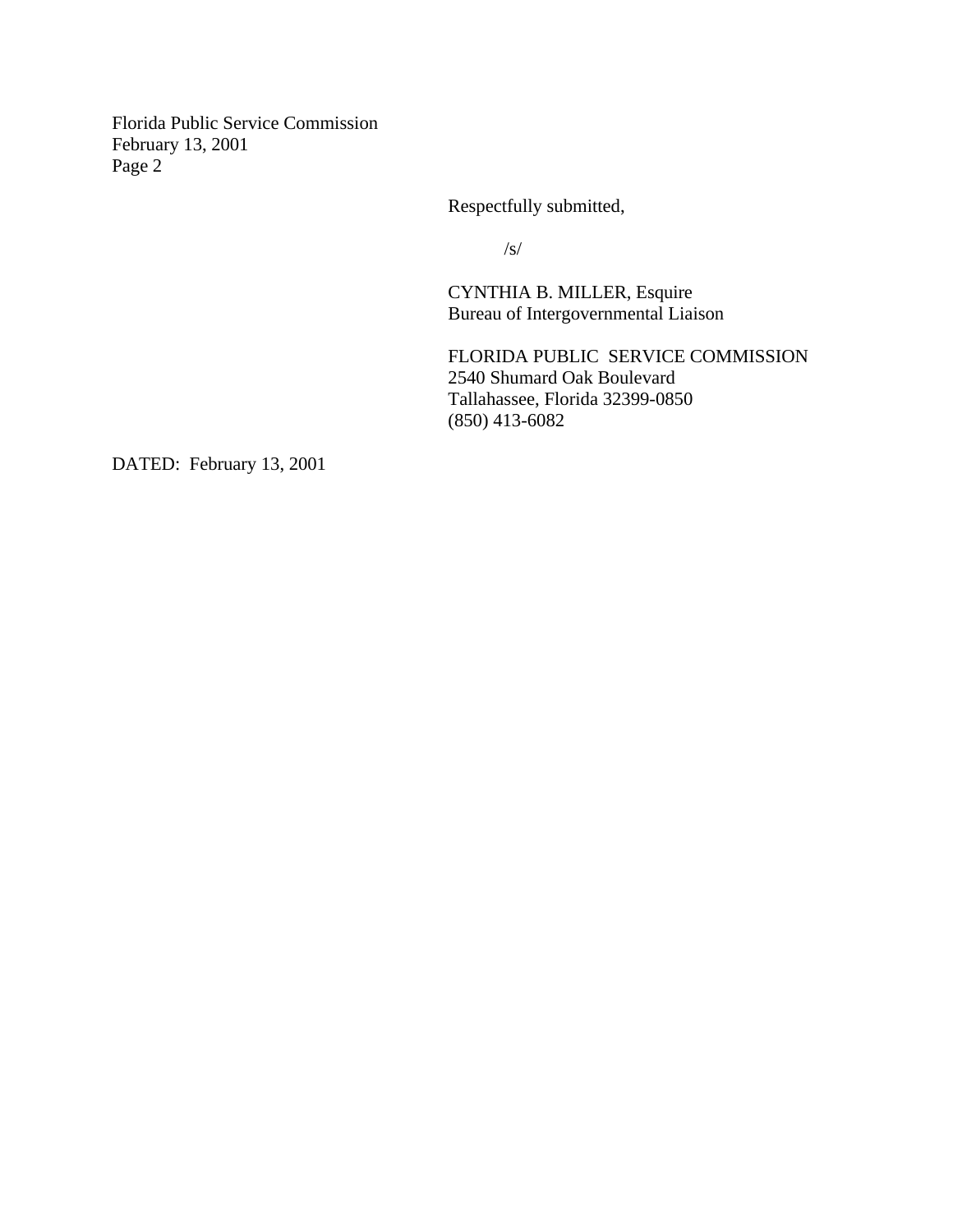# **CERTIFICATE OF SERVICE**

I HEREBY CERTIFY that a true and correct copy of the foregoing Comments of the Florida

Public Service Commission will be furnished to the parties on the attached list.

/s/

\_\_\_\_\_\_\_\_\_\_\_\_\_\_\_\_\_\_\_\_\_\_\_\_\_\_\_\_\_\_\_ CYNTHIA B. MILLER, Esqurie Bureau of Intergovernmental Liaison

DATED: February 13, 2001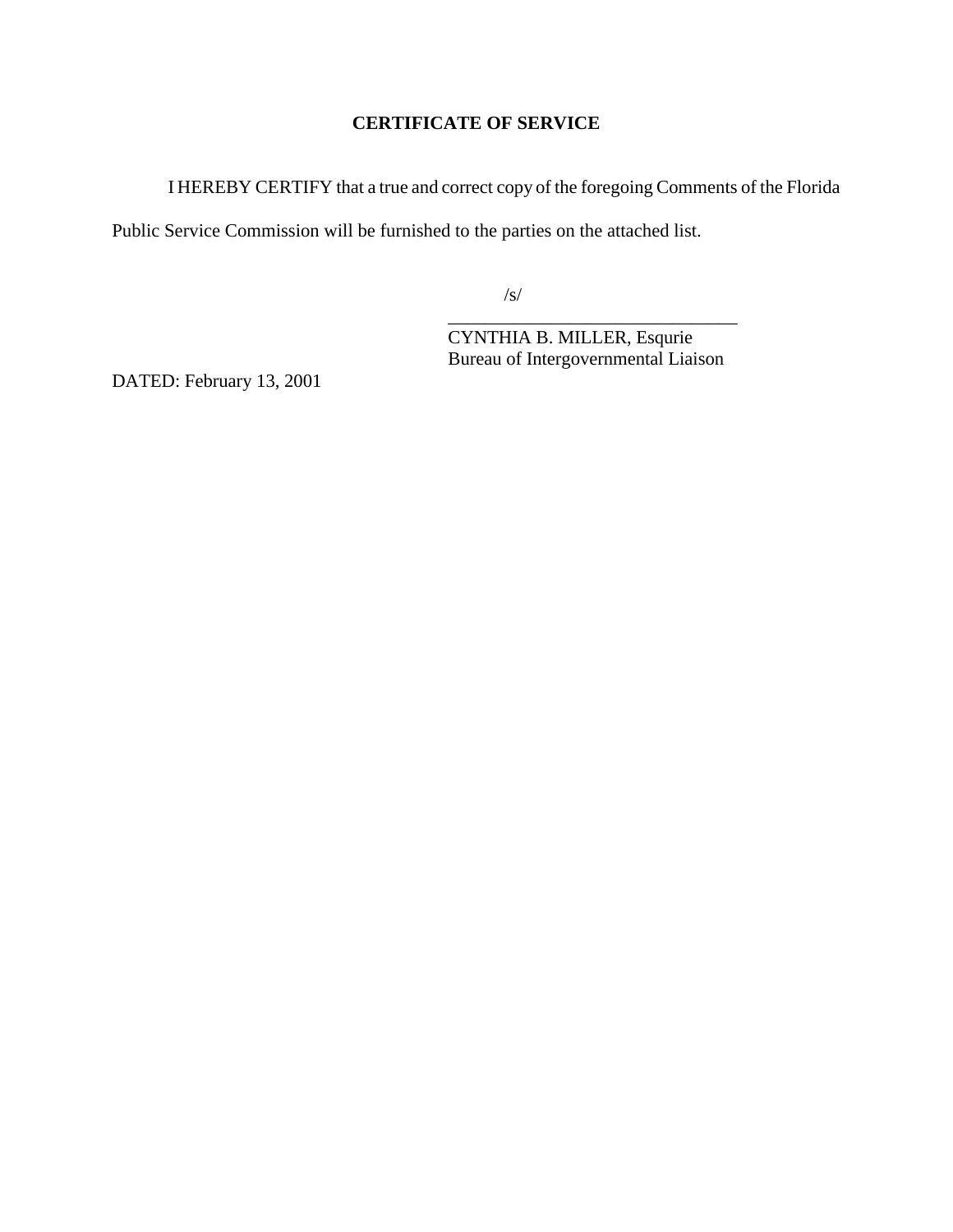The Honorable Michael Powell Chairman Federal Communications Commission 445 Twelfth Street, S.W. Washington, D.C. 20554

The Honorable Susan Ness Commissioner Federal Communications Commission 445 Twelfth Street, S.W. Washington, D.C. 20554

James Lanni Rhode Island Division of Public Utilities 100 Orange Street Providence, Rhode Island 02903

Charles F. Larken Vermont Department of Public Service 120 State Street Montpelier, Vermont 05602

Veronica A. Smith Deputy Chief Counsel Pennsylvania Public Utility Comm. Post Office Box 3265 Harrisburg, Pennsylvania 17105-3265

Telecommunications Report 1333 H Street, NW - 11th Floor West Tower Washington, DC 20005

Camille Stonehill State Telephone Regulation Report 1101 King Street, Suite 444 Alexandria, Virginia 22314

Richard Collier, Chief Counsel Tennessee Regulatory Authority 460 James Robertson Parkway Nashville, Tennessee 37243-0505

Ronald Choura Michigan Public Service Commission 6545 Mercantile Way Lansing, Michigan 48910

Gary Evenson Wisconsin Public Service Commission Post Office Box 7854 Madison, Wisconsin 53707

The Honorable Harold Furchtgott-Roth Commissioner Federal Communications Commission 445 Twelfth Street, S.W. Washington, D.C. 20554

The Honorable Gloria Tristani Commissioner Federal Communications Commission 445 Twelfth Street, S.W. Washington, D.C. 20554

Joel B. Shifman Maine Public Utility Commission State House Station 18 Augusta, Maine 04865

Keikki Leesment New Jersey Board of Public Utilities 2 Gateway Center Newark, New Jersey 07102

Marlene L. Johnson, Chairperson District of Columbia Public Service Commission 717 14th Street, NW Washington, DC 20005

Lawrence Strickling, Chief Common Carrier Bureau Federal Communications Commission 445 12th Street, SW Washington, DC 20554

Alabama Public Service Commission Post Office Box 304260 Montgomery, Alabama 36130-4260

Sandy Ibaugh Indiana Utility Regulatory Commission 901 State Office Building Indianapolis, Indiana 46204

Mary Street Iowa Utilities Board Lucas Building, 5th Floor Des Moines, Iowa 50316

Gordon L. Persinger Missouri Public Service Commission Post Office Box 360 Jefferson City, Missouri 65102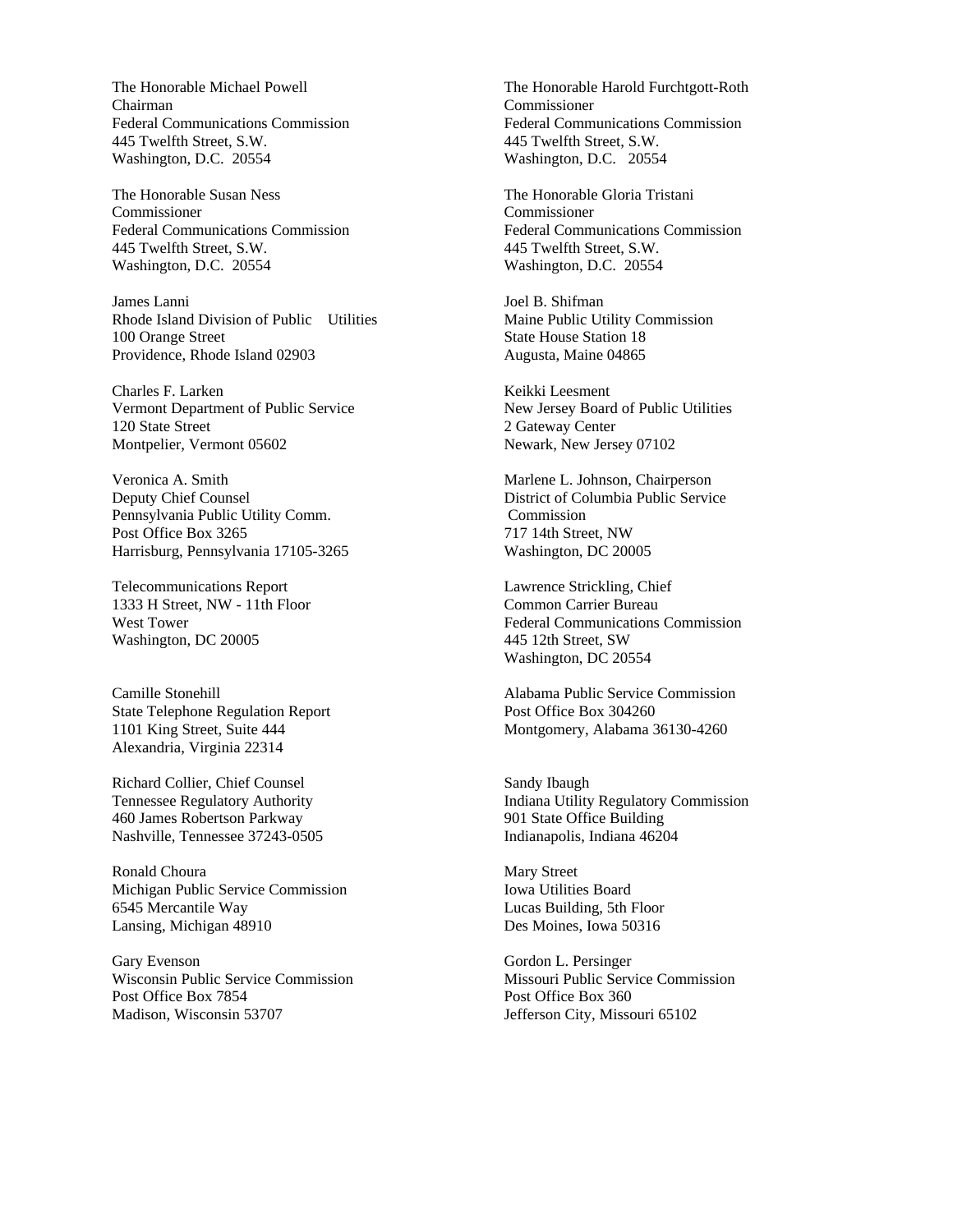Sam Loudenslager Arkansas Public Service Commission Post Office Box C-400 Little Rock, Arkansas 72203

Marsha H. Smith Idaho Public Utilities Commission Statehouse Boise, Idaho 83720

Mary Adu Public Utilities Commission State of California 505 Van Ness Avenue San Francisco, California 94102

Sarah A. Naumer Illinois Commerce Commission State of Illinois Building 160 N LaSalle - Suite C-800 Chicago, Illinois 60601

Robin McHugh Montana Public Service Commission Post Office Box 202601 Helena, Montana 59620-2601

Diane Munns Iowa Utilities Board 350 Maple Street Des Moines, Iowa 50319

Bill Allen Bell Atlantic Telephone Corporation 158 State Street Albany, New York 12207

Anna M. Gomez, Chief Network Services Division Federal Communications Commission 445 12th Street SW Washington, DC 20554

Alan Hasselwander, Chairman North American Numbering Council 4140 Clover Street Honeoye Falls, New York 1472-9323

Yog Varma, Deputy Chief Common Carrier Bureau Federal Communications Commission 445 12th Street, SW Washington, DC 20554

Maribeth D. Swapp Deputy General Counsel Oklahoma Corporation Commission 400 Jim Thorpe Building Oklahoma City, Oklahoma 73105

Edward Morrison Oregon Public Utilities Commission Labor and Industries Building, Room 330 Salem, Oregon 97310

Glenn Blackmon Washington Utilities and Transportation Commission Post Office Box 47250 Olympia, Washington 98504-7250

Ann Seha Assistant Attorney General Manager, Public Utilities Division 121 7th Place East, Suite 350 St. Paul, Minnesota 55101

Deonne Brunning Nebraska Public Service Commission l200 N Street Lincoln, Nebraska 68508

Glen F. Ivey, Chairman Maryland Public Service Commission 6 St. Paul Street, 16th Floor Baltimore, Maryland 21202-6806

John M. Goodman Mary Liz Hepburn Bell Atlantic Telephone Corp. 1300 I Street, NW Washington, DC 20005

Helen M. Mickiewicz Senior Staff Attorney California Public Utilities Commission 505 Van Ness Avenue San Francisco, California 94102-3298

Ronald J. Binz, Co-Chair North American Numbering Council Competition Policy Institute 3773 Cherry Creek, North Drive, Suite 1050 Denver, Colorado 80209

Blaise Scinto Federal Communications Commission 445 12th Street, SW Washington, DC 20554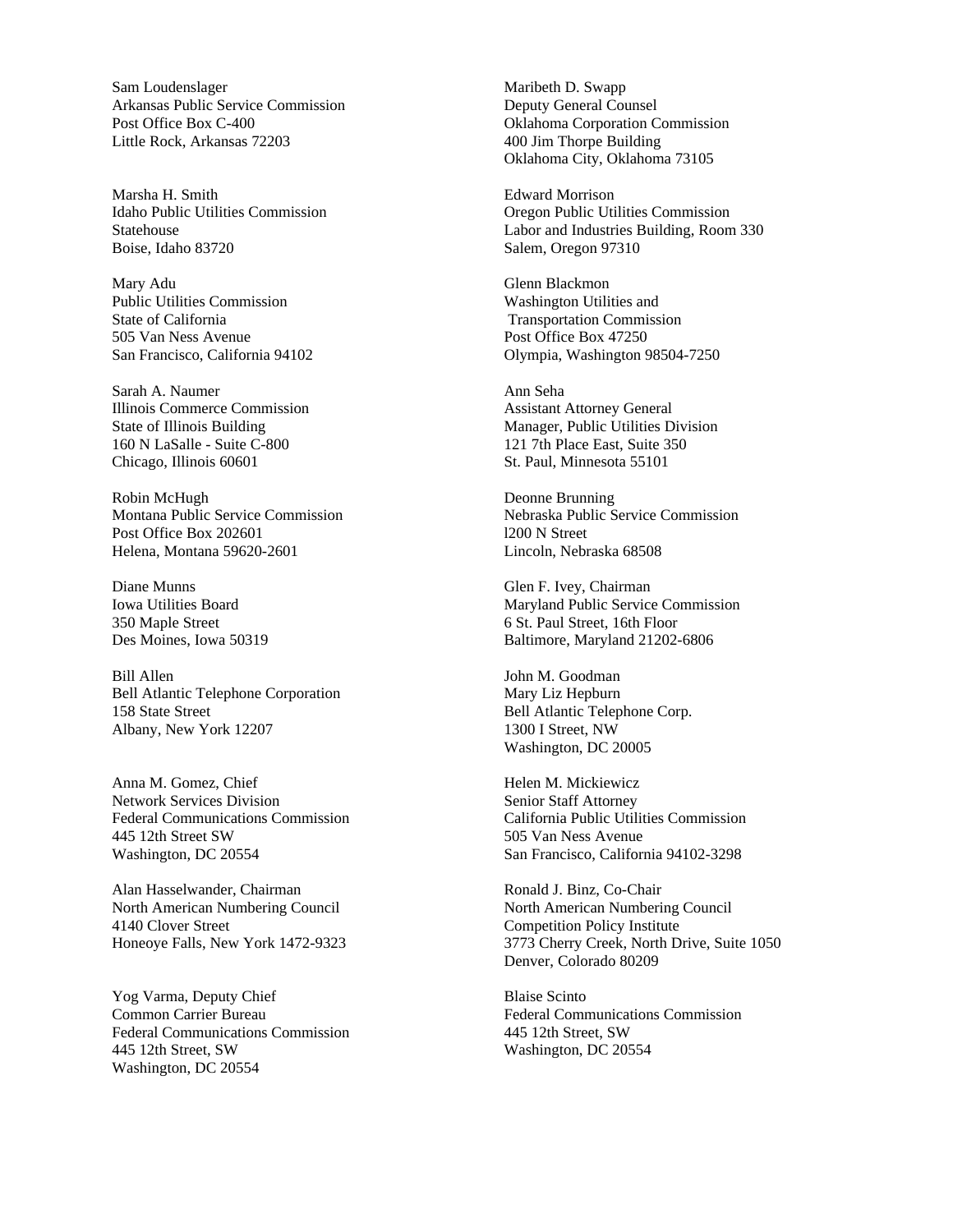Al McCloud Network Services Division Federal Communications Commission 445 12th Street, SW Washington, DC 20554

Janet G. Besser, James Connelly W. Robert Keating Commonwealth of Massachusetts Dept of Telecommunications and Energy 1 South Sta, Suite 2 Boston, Massachusetts 02110-2212

William P. Hunt, III Regulatory Counsel Level 3 Communications, Inc. 1450 Infinite Drive Louisville, Colorado 80027

Robert M. Lynch Roger K. Toppins John S. di Bene SBC Communications, Inc. One Bell Plaza, Room 3022 Dallas, Texas 75202

M. Robert Sutherland Theodore R. Kingsley BellSouth Corporation 1155 Peachtree Street, NE Atlanta, Georgia 30309

Mark L. Evans, Sean A. Lev Kellogg, Huber, Hansen, Todd & Evans, PLLC 1301 K Street, NW Suite 1000 West Washington, DC 20005

Richard A. Muscat Assistant Attorney General Consumer Protection Division Public Agency Representation Section Post Office Box 12548, Capitol Station Austin, Texas 78711-2548

Thomas E. Taylor, Christopher J. Wilson Cincinnati Bell Telephone Co. c/o Frost & Jacobs 2500 PNC Center 201 E. Fifth Street Cincinnati, Ohio 45202

Karlen J. Reed Commonwealth of Massachusetts Office of Consumer Affairs and Business Reg. 1 South Sta, Suite 2 Boston, Massachusetts 02110-2212

Lawrence G. Malone General Counsel New York Department of Public Service Three Empire State Plaza Albany, New York 12223-1350

Richard M. Rindler James N. Moskowitz Swidler Berlin Shereff Friedman, LLP 3000 K Street, NW, Suite 300 Washington, DC 20007

Charles J. Beck Deputy Public Counsel Office of the Public Counsel 111 West Madison Street 812 Claude Pepper Building Tallahassee, Florida 32399-1400

Jere W. Glover, Chief Counsel Barry Pineles, Assistant Chief Counsel Office of Advocacy United States Small Business Adminsitration 409 Third Street SW, Suite 7800 Washington, DC 20416

Kathryn Marie Krause, Dan L. Poole Jeffrey S. Bork US West, Inc. 1020 19th Street, NW, Suite 700 Washington, DC 20036

David L. Kahn Bellatrix International 4055 Wilshire Boulevard Suite 415 Los Angeles, California 90010

Roger W. Steiner Assistant General Counsel Missouri Public Service Commission Post Office Box 360 Jefferson City, Missouri 65102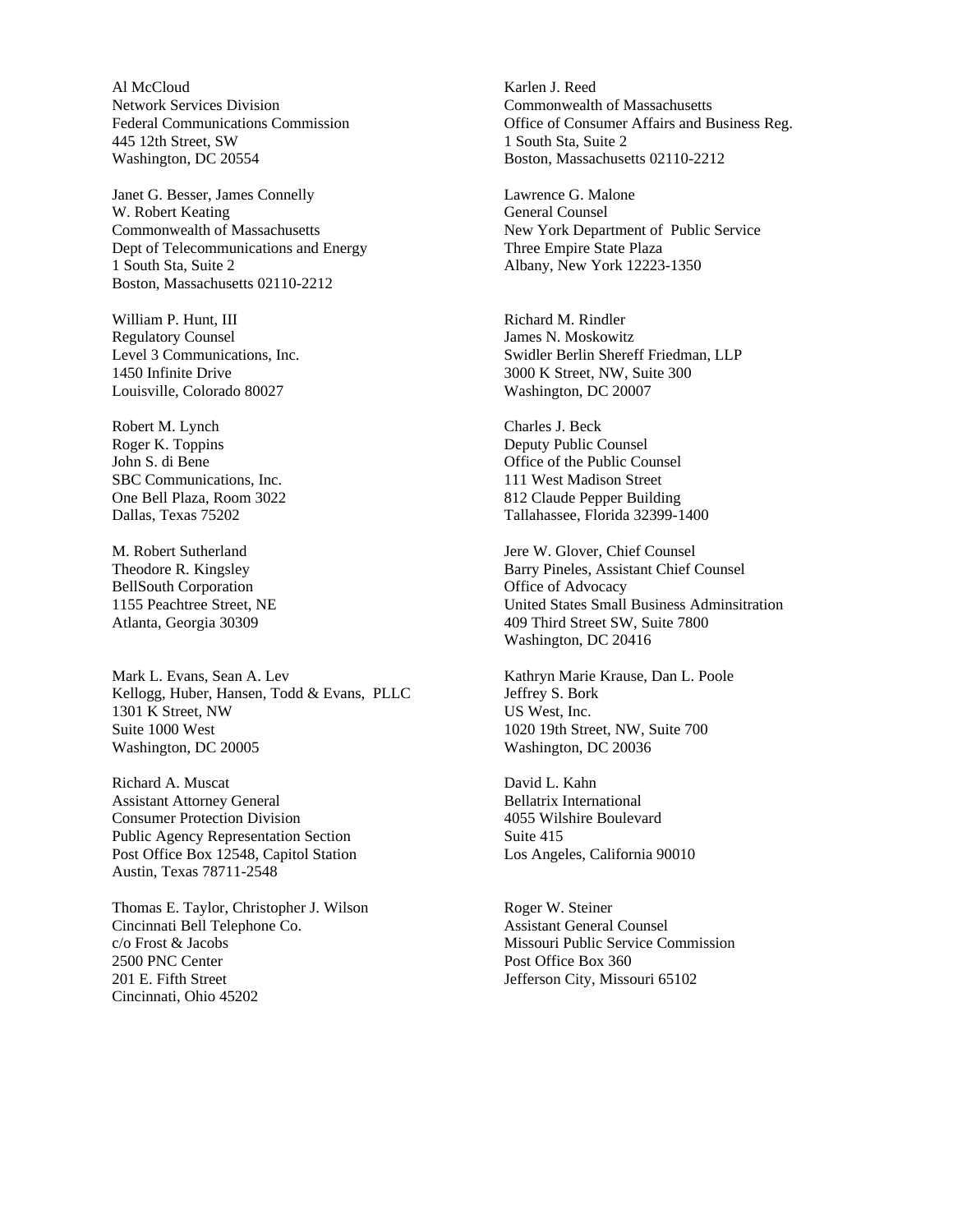L. Marie Guillory National Telephone Cooperative Association 4121 Wilson Boulevard, Tenth Floor Arlington, VA 22203-1801

Ann E. Henekener Assistant Attorney General Public Utilities Section 180 East Broad Street Columbus, Ohio 43266-0573

Maureen O. Helmer General Counsel New York State Department of Public Service 3 Empire State Plaza Albany, New York 12223

Carl W. Northrop, E. Ashton Johnston Arch Communications Group Airtough Paging 1299 Pennsylvania Avenue, NW 10th Floor Washington, DC 20004-2400

Ameritech 2000 W Ameritech Center Drive, Rm 4H86 Hoffman Estates, Illinois 60196-1025

Richard S. Whitt, Anne F. La Lena WORLDCOM, Inc. 1120 Connecticut Avenue, NW Suite 400 Washington, DC 20036

Peter Arth, Jr., Edward W. O'Neill Ellen S. Levine Public Utilities Commission of California 505 Van Ness Avenue San Francisco, California 94102

Richard Nelson Marion County Board of County Commissioners 2631 SE Third Street Ocala, Florida 34471-9101

Alan J. Gardner, Jennifer A. Johns Jeffrey Sinsheimer, Jerry Yanowitz California Cable Television Assoc. 4341 Piedmont Avenue Oakland, California 94611

Robert M. Gurss Association of Public-Safety Communications Official International, Inc. 1666 K Street, NW, Suite 1100 Washington, DC 20006

James R. Hobson National Emergency Number Association c/o Donelan, Cleary, Wood & Maser 1100 New York Avenue, Suite 750 Washington, DC 20005-3934

Charles H. Helein America's Carriers Telecommunications Association c/o Helein & Associates, P.C. 8180 Greensboro Drive, Suite 700 McLean, Virginia 22102

Charles H. Hunter, Kevin S. DiLallo Telecommunicaions Resellers Association c/o Hunter & Mow, PC 1620 I Street, NW, Suite 701 Washington, DC 20006

Mark Stachiw Arch Communications Group Airtouch Paging Three Forest Plaza 12221 Merit Drive, Suite 800 Dallas, Texas 75251

Michael Altschul, Randall S. Coleman Brenda K. Pennington Cellular Telecommunications Industry Association 1250 Connecticut Avenue, SW, Suite 200 Washington, DC 20036

Mary McDermott, Linda Kent United States Telephone Association 1401 H Street, NW, Suite 600 Washington, DC 20005

Deborah Haraldson NYNEX Corporation 1095 Avenue of the Americas New York, New York 10036

John T. Scott, III Bell Atlantic NYNEX Mobile, Inc. c/o Crowell & Morning 1001 Pennsylvania Avenue, NW Washington, DC 20005-2595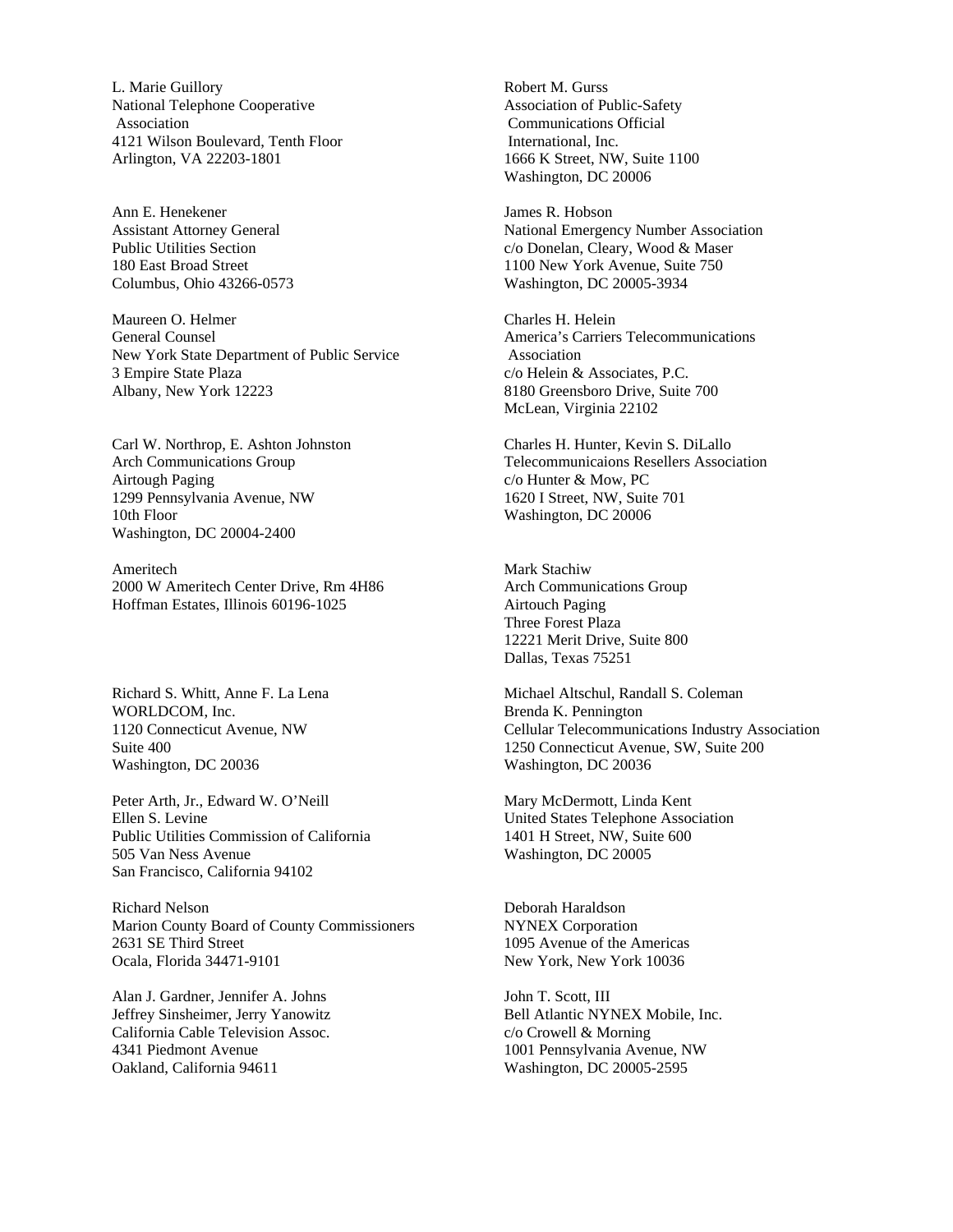David J. Gudino GTE Service Corporation 1850 M Street, NW Suite 1200 Washington, DC 20036

Harold L. Stoller, Richard S. Wolters Special Assistants Attorney General Illinois Commerce Commission 527 East Capitol Avenue Springfield, Illinois 62792-9280

Jay C. Keithley Sprint Corporation 1850 M Street, NW, 11th Floor Washington, DC 20036-5807

Time Warner Comm. Holdings Inc. Three Lafayette Centre 1155 21st Street, NW Washington, DC 20036

Mark C. Roseblum, Roy E. Hoffinger Clifford K. Williams AT&T Corp. Room 3244J1 295 North Maple Avenue Basking Ridge, New Jersey 07920

Loretta J. Garcia Donald J. Elardo MCI Telecommunications Corp. 1801 Pennsylvania Avenue, NW Washington, DC 20006

Danny E. Adams, Steven A. Augustino Competitive Telecommunications Association c/o Kelley Drye & Warren 1200 19th Street, NW, Suite 500 Washington, DC 20036

Robert Mitchell U.S. Intelco Networks, Inc. P. O. Box 2909 Olympia, Washington 98507

Paul Glist, John C. Dodge, Christopher W. Savage Jones Intercable c/o Cole, Raywid & Braverman 1919 Pennsylvania Avenue, NW, Suite 200 Washington, DC 20006

Jeffrey S. Linger Personal Communications Library Association c/o Wiley, Rein & Fielding 1776 K Street, NW Washington, DC 20006

Andrew D. Lipman, Mark Sievers MFS Communications Company, Inc. c/o Swidler & Berlin, Chartered 3000 K. Street, NW, Suite 300 Washington, DC 20007

Jeffrey S. Linder GTE Service Corporation c/o Wiley, Rein & Fielding 1776 K Street, NW, Suite 1100 Washington, DC 20006

Nancy C. Woolf, Pacific Bell 140 New Montgomery Street Room 1522A San Francisco, California 94105

Lisa M. Zaina, General Counsel **OPASTCO** 21 DuPont Circle, NW, Suite 700 Washington, DC 20039

J. Manning Lee Vice President, Regulatory Affairs Teleport Communications Group, Inc. Two Teleport Drive, Suite 300 Staten Island, New York 10311

Robert C. Schoonmaker Vice President Teleport Communications Group, Inc. GVNW La Montana Way Colorado Springs, Colorado 80918

Richard A. Askoff National Exchange Carrier Assoc. 100 South Jefferson Road Whippany, New Jersey 07981

Mark J. O'Connor Omnipoint & Marbury, LLP 1200 19th Street, NW Washington, DC 20036

Mary W. Marks Southwestern Bell Telephone Co. One Bell Center Room 3558 St. Louis, Missouri 63101

Virginia J. Taylor Richard A. Elbrecht California Department of Consumer Affairs 400 R Street, Suite 3090 Sacramento, California 96814-6200